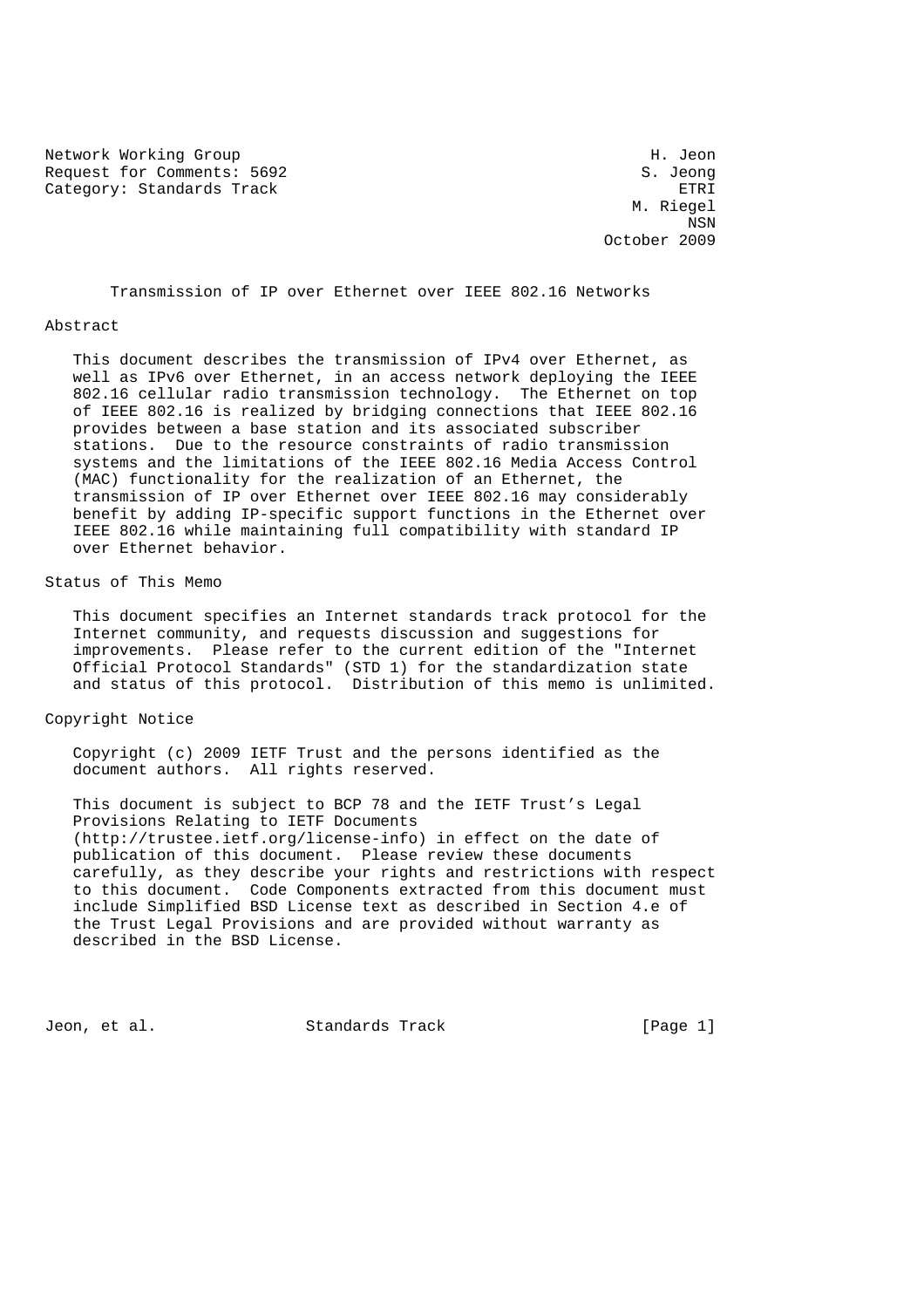This document may contain material from IETF Documents or IETF Contributions published or made publicly available before November 10, 2008. The person(s) controlling the copyright in some of this material may not have granted the IETF Trust the right to allow modifications of such material outside the IETF Standards Process. Without obtaining an adequate license from the person(s) controlling the copyright in such materials, this document may not be modified outside the IETF Standards Process, and derivative works of it may not be created outside the IETF Standards Process, except to format it for publication as an RFC or to translate it into languages other than English.

Jeon, et al. Standards Track [Page 2]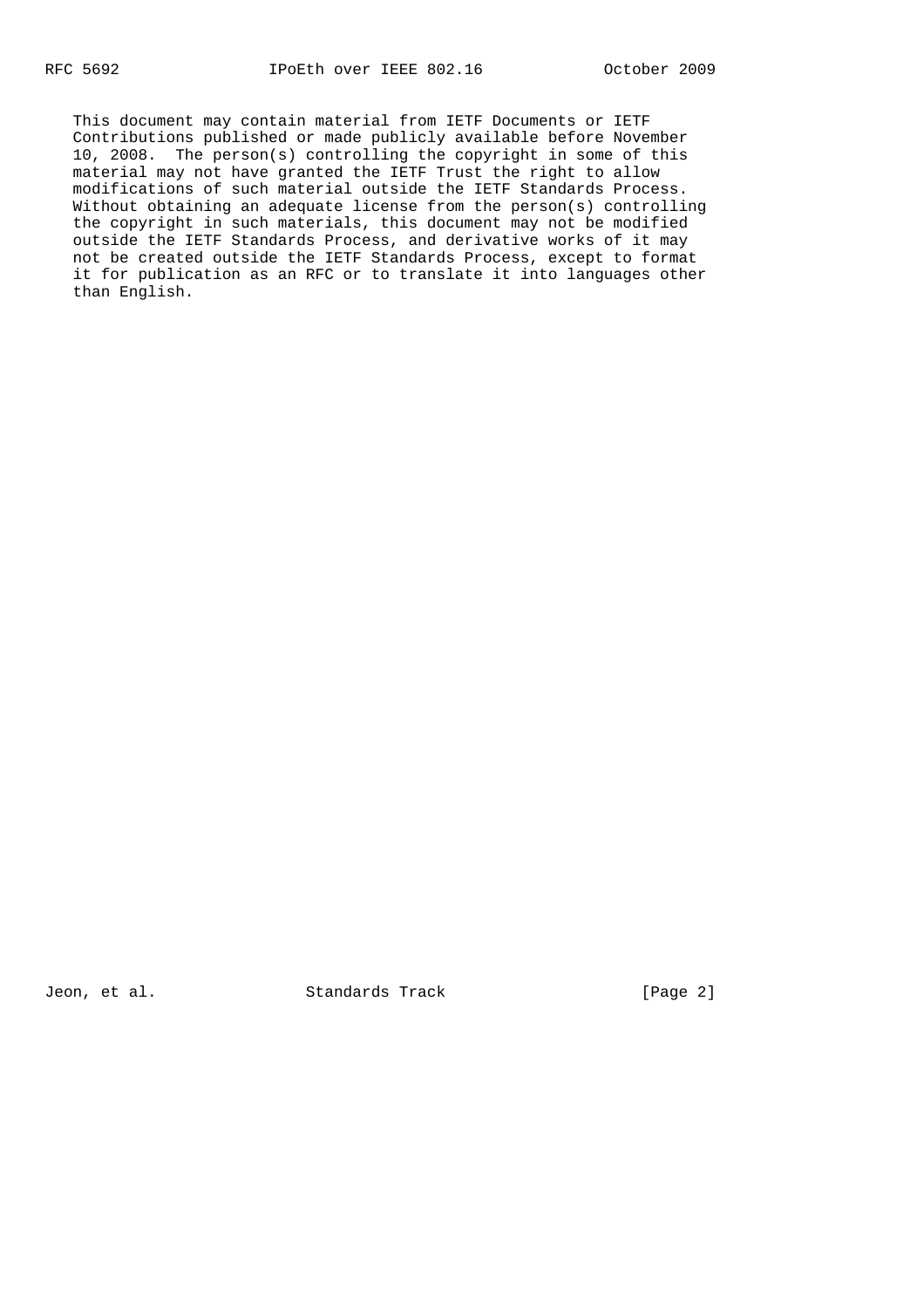Table of Contents

| 3. |                                                                                                                  |
|----|------------------------------------------------------------------------------------------------------------------|
|    |                                                                                                                  |
|    | 4.1. Connection-Oriented Air Interface  4                                                                        |
|    |                                                                                                                  |
|    |                                                                                                                  |
|    | 4.4. IEEE 802.16 Convergence Sublayer for IP over Ethernet  6                                                    |
|    |                                                                                                                  |
|    |                                                                                                                  |
|    | 5.2. Ethernet without Native Broadcast and Multicast Support  8                                                  |
|    |                                                                                                                  |
|    | 6. Transmission of IP over Ethernet over IEEE 802.16 Link  9                                                     |
|    | 6.1. Generic IP over Ethernet Network Scenario 9                                                                 |
|    | 6.2. Transmission of IP over Ethernet 10                                                                         |
|    | 6.2.1. IPv4-over-Ethernet Packet Transmission 10                                                                 |
|    | 6.2.2. IPv6-over-Ethernet Packet Transmission 11                                                                 |
|    | $6.2.3$ . Maximum Transmission Unit 11                                                                           |
|    | 6.2.4. Prefix Assignment 11                                                                                      |
|    | 7. Operational Enhancements for IP over Ethernet over IEEE                                                       |
|    | 7.1. IP Multicast and Broadcast Packet Processing 12                                                             |
|    | 7.1.1. Multicast Transmission Considerations 12                                                                  |
|    | 7.1.2. Broadcast Transmission Considerations 12                                                                  |
|    |                                                                                                                  |
|    | 7.3. Address Resolution Considerations 13                                                                        |
| 8. |                                                                                                                  |
|    |                                                                                                                  |
|    |                                                                                                                  |
|    |                                                                                                                  |
|    |                                                                                                                  |
|    |                                                                                                                  |
|    | Multicast CID Deployment Considerations 19<br>Appendix A.<br>Appendix B. Centralized vs. Distributed Bridging 19 |
|    |                                                                                                                  |

Jeon, et al. Standards Track (Page 3)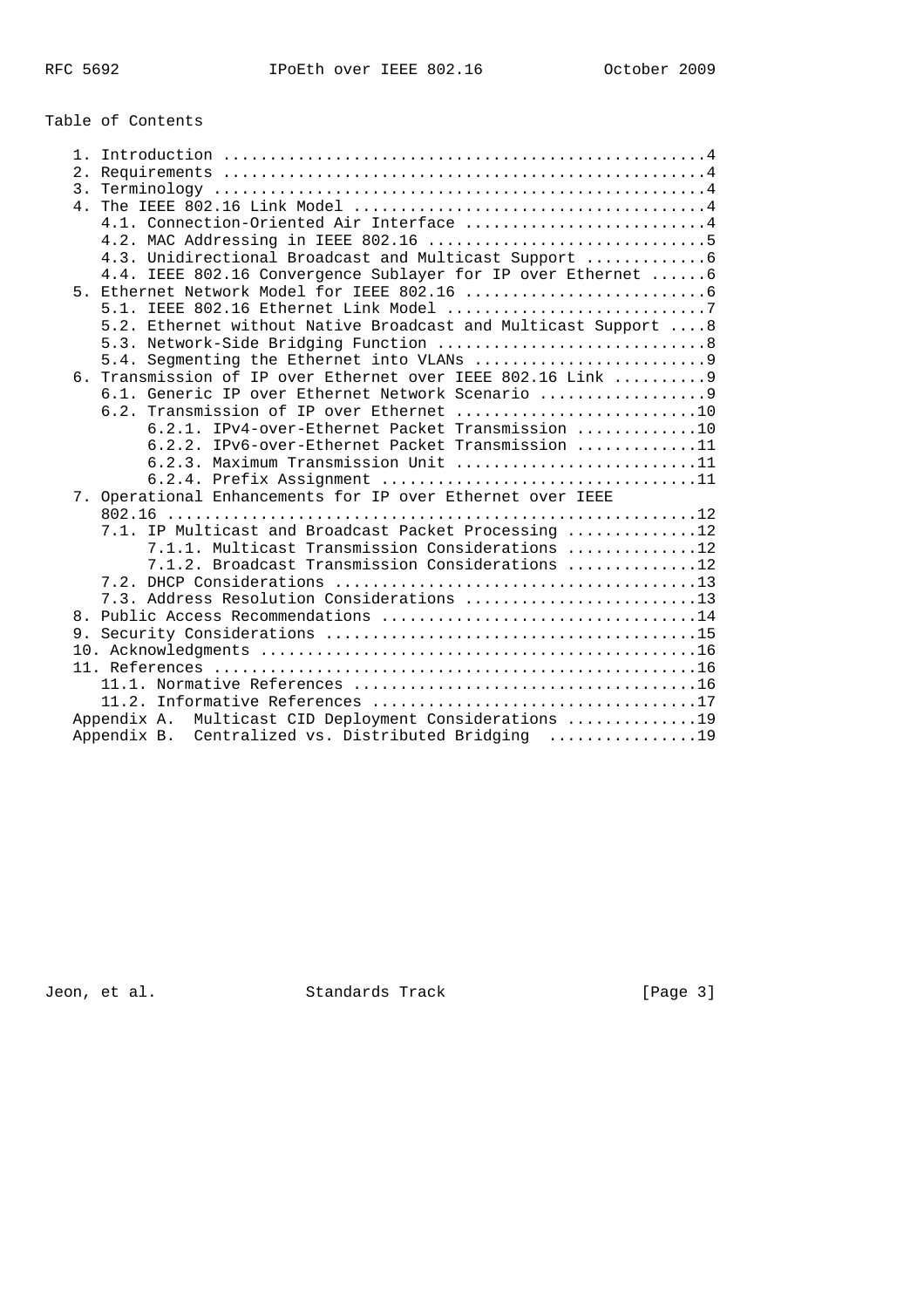### 1. Introduction

 IEEE 802.16 [802.16] specifies a fixed-to-mobile, broadband wireless access system.

 The IEEE 802.16 standard defines a packet CS (Convergence Sublayer) for interfacing with specific packet-based protocols as well as a generic packet CS (GPCS) to provide an upper-layer, protocol independent interface. This document describes transmission of IPv4 and IPv6 over Ethernet via the Ethernet-specific part of the packet CS as well as of the GPCS in the access network based on IEEE 802.16.

 Ethernet has been originally architected and designed for a shared medium while the IEEE 802.16 uses a point-to-multipoint architecture like other cellular radio transmission systems. Hence, Ethernet on top of IEEE 802.16 is realized by bridging between IEEE 802.16 radio connections that connect a BS (Base Station) and its associated SSs (Subscriber Stations).

 Under the resource constraints of radio transmission systems and the particularities of the IEEE 802.16 for the realization of Ethernet, it makes sense to add IP-specific support functions in the Ethernet layer above IEEE 802.16 while maintaining full compatibility with standard IP over Ethernet behavior.

2. Requirements

 The key words "MUST", "MUST NOT", "REQUIRED", "SHALL", "SHALL NOT", "SHOULD", "SHOULD NOT", "RECOMMENDED", "MAY", and "OPTIONAL" in this document are to be interpreted as described in [RFC2119].

3. Terminology

 The terminology in this document is based on the definitions in "IP over 802.16 Problem Statement and Goals" [RFC5154].

#### 4. The IEEE 802.16 Link Model

#### 4.1. Connection-Oriented Air Interface

 The IEEE 802.16 MAC establishes connections between a BS and its associated SSs for the transfer of user data over the air. Each of these connections realizes an individual service flow, which is identified by a 16-bit Connection Identifier (CID) number and has a defined Quality of Service (QoS) profile.

 Multiple connections can be established between a BS and an SS, each with its particular QoS class and direction. Although the BS and all

Jeon, et al. Standards Track [Page 4]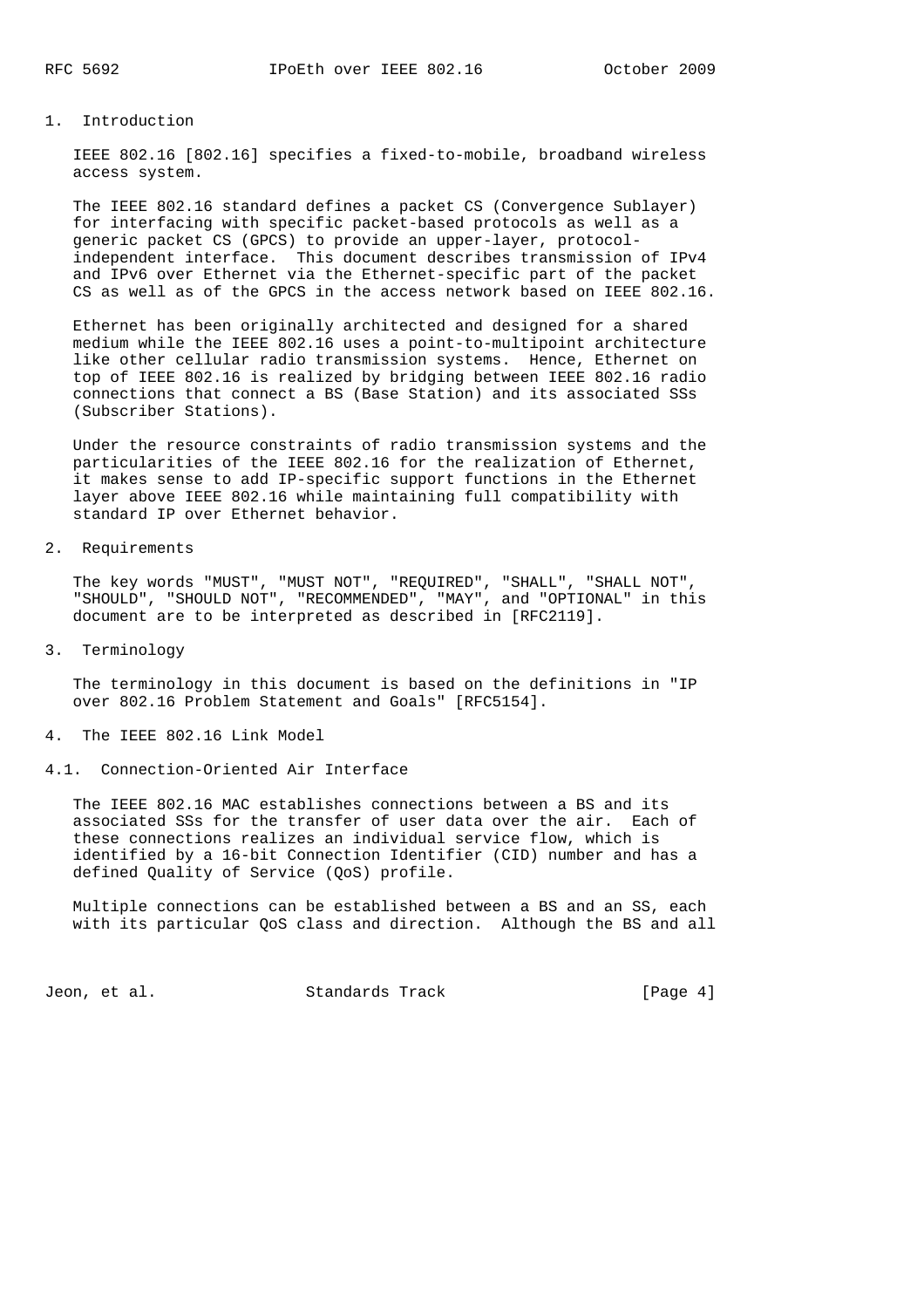the SSs are associated with unique 48-bit MAC addresses, packets going over the air are only identified in the IEEE 802.16 MAC header by the CID number of the particular connection. The connections are established by MAC management messages between the BS and the SS during network entry or also later on demand.



Figure 1: Basic IEEE 802.16 Link Model

## 4.2. MAC Addressing in IEEE 802.16

 Each SS has a unique 48-bit MAC address; the 48-bit MAC address is used during the initial ranging process for the identification of the SS and may be verified by the succeeding PKM (Privacy Key Management) authentication phase. Out of the successful authentication, the BS establishes and maintains the list of attached SSs based on their MAC addresses, purely for MAC management purposes.

While MAC addresses are assigned to all the BSs as well as the SSs, the forwarding of packets over the air is only based on the CID value of the particular connection in the IEEE 802.16 MAC header. Not relying on the MAC addresses in the payload for reception of a radio frame allows for the transport of arbitrary source and destination MAC addresses in Ethernet frames between an SS and its BS. This is required for bridging Ethernet frames toward an SS that is attached to a bridge connected to another network.

 Due to the managed assignment of the service flows and associated CID values to individual SSs, the BS is able to bundle all unicast connections belonging to a particular SS into a single link on the network side, as shown in Figure 1, so that it provides a single layer-2 link between the SS and its associated wired link on the network side.

Jeon, et al. Standards Track [Page 5]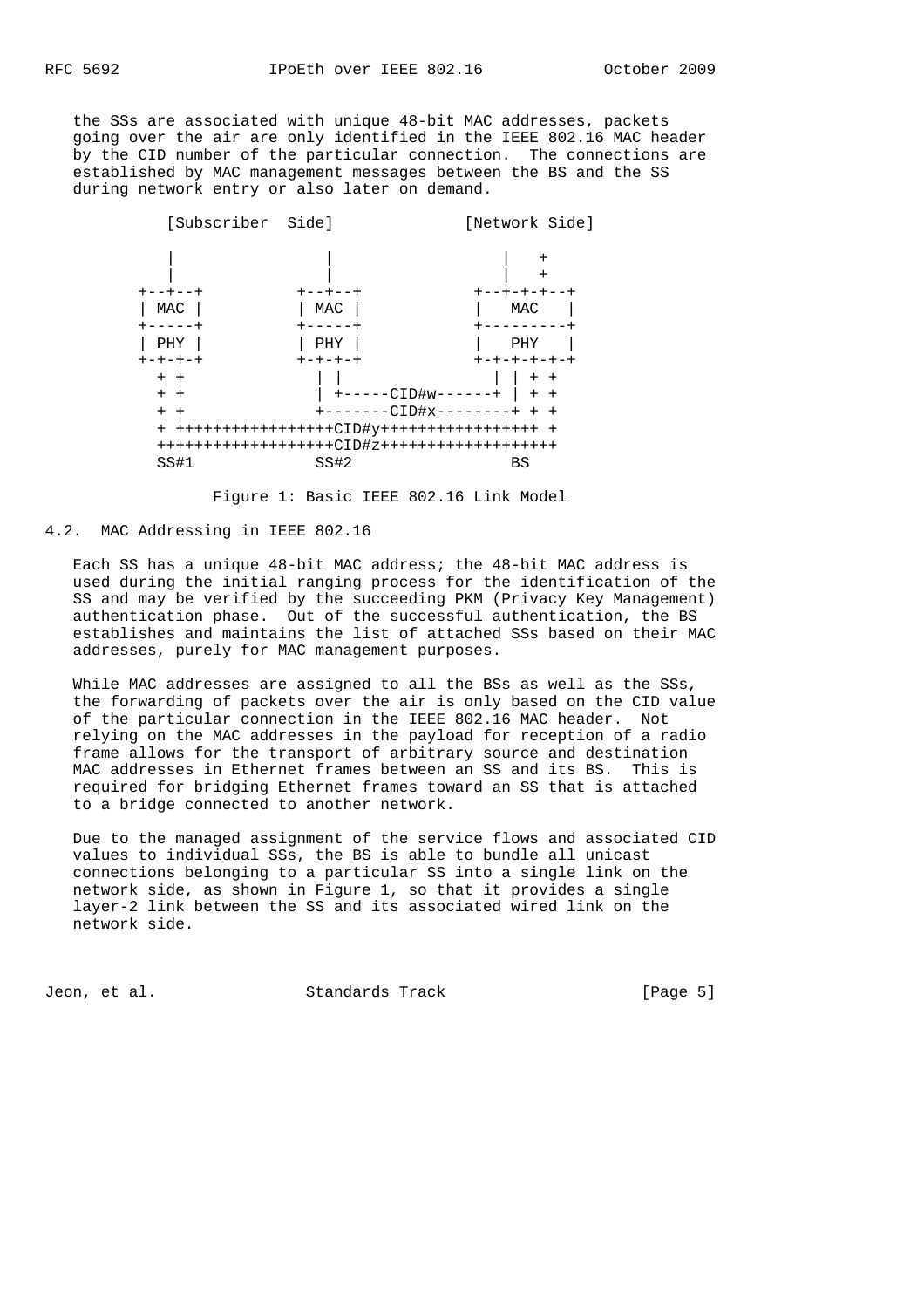4.3. Unidirectional Broadcast and Multicast Support

 Current IEEE 802.16 [802.16] does not support bidirectional native broadcast and multicast for IP packets. While downlink connections can be used for multicast transmission to a group of SSs as well as unicast transmission from the BS to a single SS, uplink connections from the SSs to the BS provide only unicast transmission capabilities. Furthermore, the use of multicast CIDs for realizing downlink multicast transmissions is not necessarily preferable due to the reduced transmission efficiency of multicast CIDs for small multicast groups. Appendix A provides more background information about the issues arising with multicast CIDs in IEEE 802.16 systems.

 MBS (Multicast and Broadcast Service), as specified in IEEE 802.16, also does not cover IP broadcast or multicast data because MBS is invisible to the IP layer.

4.4. IEEE 802.16 Convergence Sublayer for IP over Ethernet

 IEEE 802.16 provides two solutions to transfer Ethernet frames over IEEE 802.16 MAC connections.

 The packet CS is defined for handling packet-based protocols by classifying higher-layer packets depending on the values in the packet header fields and assigning the packets to the related service flow. The packet CS comprises multiple protocol-specific parts to enable the transmission of different kinds of packets over IEEE 802.16. The Ethernet-specific part of the packet CS supports the transmission of Ethernet by defining classification rules based on Ethernet header information.

 The GPCS (Generic Packet Convergence Sublayer) may be used as an alternative to transfer Ethernet frames over IEEE 802.16. The GPCS does not define classification rules for each kind of payload but relies on higher-layer functionality outside of the scope of IEEE 802.16 to provide the assignment of packets to particular service flows.

5. Ethernet Network Model for IEEE 802.16

 Like in today's wired Ethernet networks, bridging is required to implement connectivity between more than two devices. In IEEE 802.16, the point-to-point connections between SSs and the BS can be bridged so that Ethernet is realized over the IEEE 802.16 access network.

Jeon, et al. Standards Track [Page 6]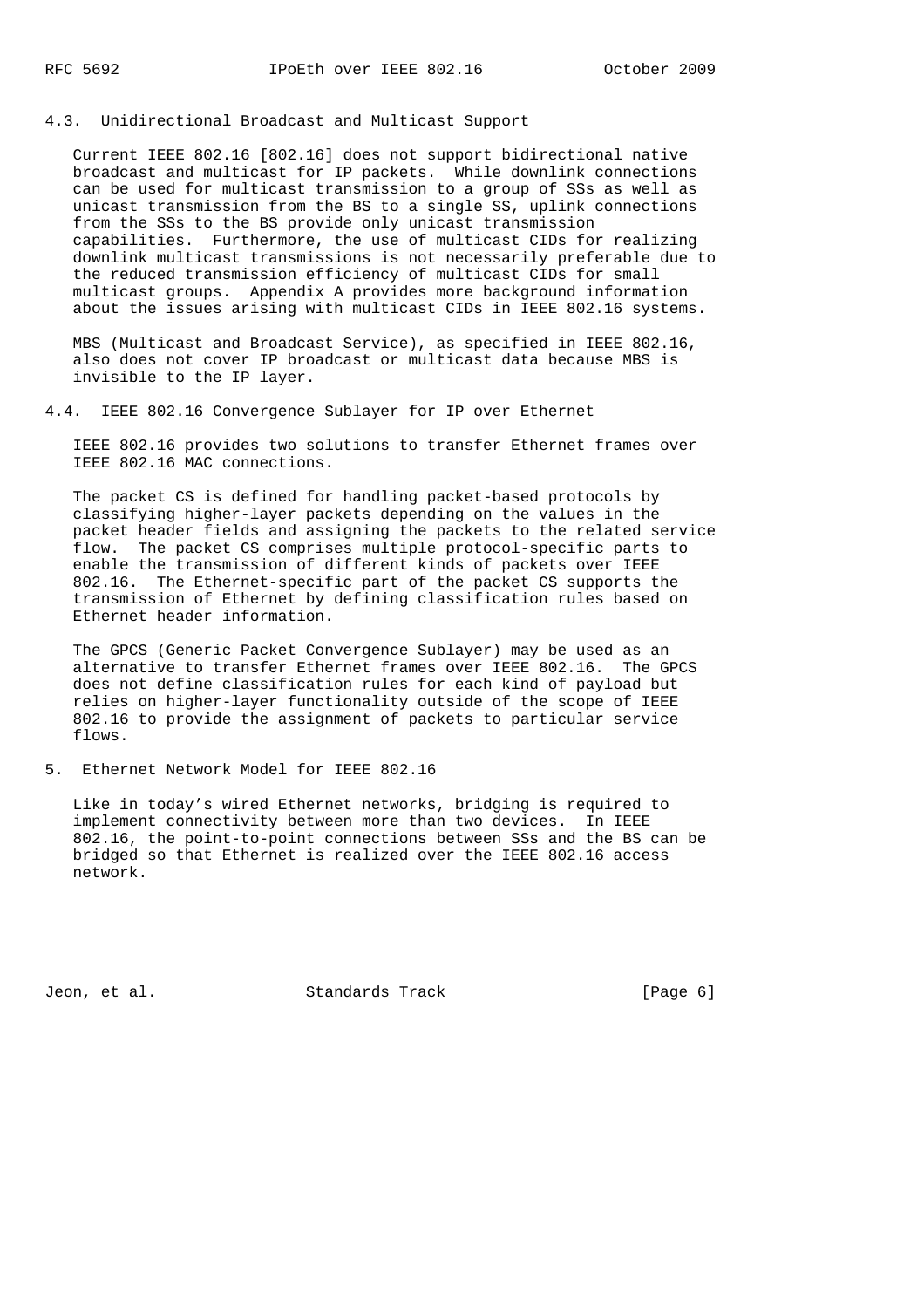## 5.1. IEEE 802.16 Ethernet Link Model

 To realize Ethernet on top of IEEE 802.16, all the point-to-point connections belonging to an SS MUST be connected to a network-side bridging function, as shown in Figure 2. This is equivalent to today's switched Ethernet with twisted pair wires or fibres connecting the hosts to a bridge ("Switch").

 The network-side bridging function can be realized either by a single centralized network-side bridge or by multiple interconnected bridges, preferably arranged in hierarchical order. The single centralized network-side bridge allows best control of the broadcasting and forwarding behavior of the Ethernet over IEEE 802.16. Appendix B explains the issues of a distributed bridging architecture when no assumptions about the location of the access router can be made.

 The BS MUST forward all the service flows belonging to one SS to one port of the network-side bridging function. No more than one SS MUST be connected to one port of the network-side bridging function. The separation method for multiple links on the connection between the BS and the network-side bridging function is out of scope for this document. Either layer-2 transport or layer-3 tunneling may be used.

 If the Ethernet over IEEE 802.16 is extended to multiple end stations behind the SS (i.e., SS#4 in the figure below), then the SS SHOULD support bridging according to [802.1D] and its amendment [802.16k], a.k.a. subscriber-side bridge, between all its subscriber-side ports and the IEEE 802.16 air link.

Jeon, et al. Standards Track [Page 7]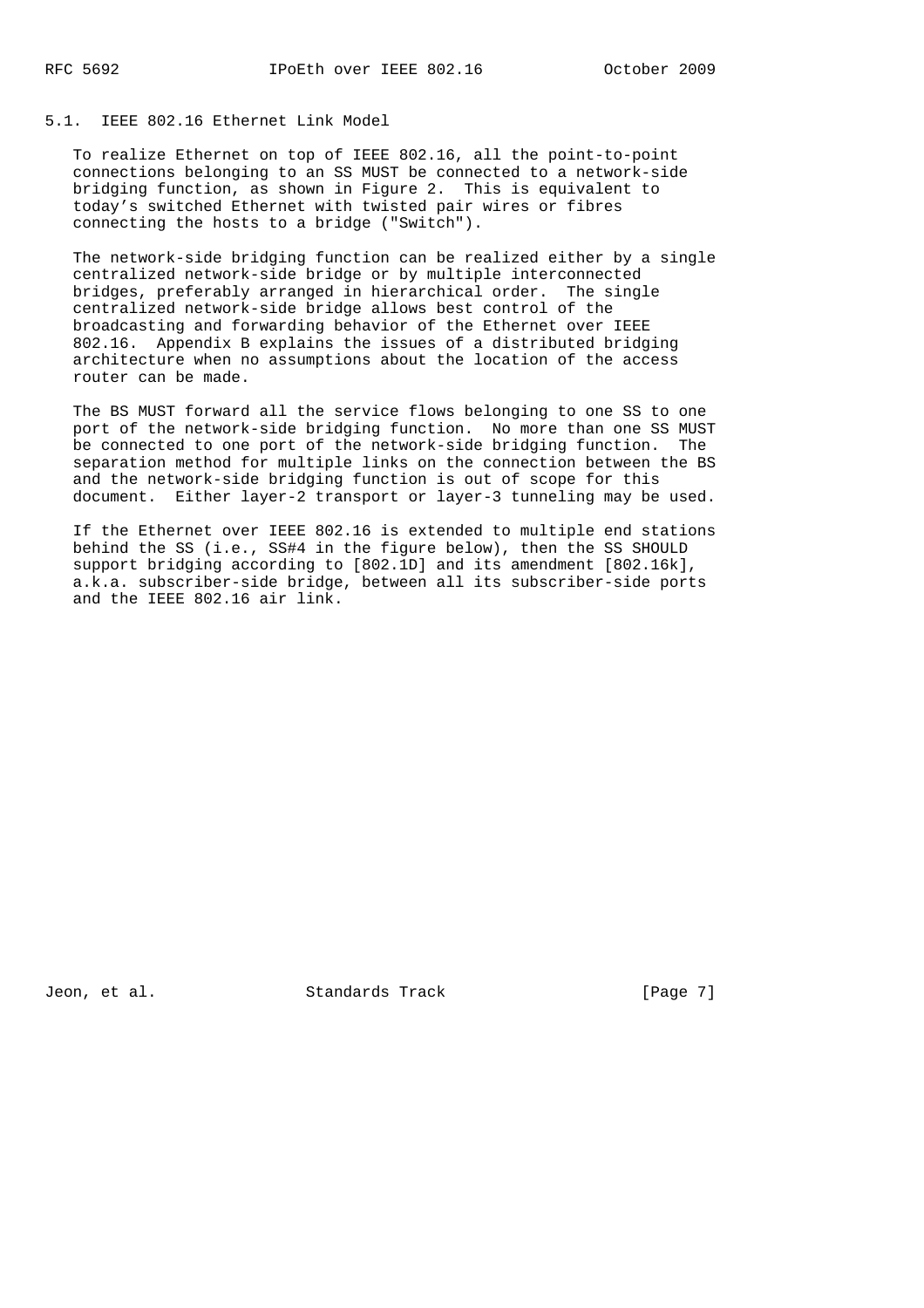

Figure 2: IEEE 802.16 Ethernet Link Model

5.2. Ethernet without Native Broadcast and Multicast Support

 Current IEEE 802.16 does not define broadcast and multicast of Ethernet frames. Hence, Ethernet frames that are broadcast or multicast SHOULD be replicated and then carried via unicast transport connections on the IEEE 802.16 access link. The network-side bridging function performs the replication and forwarding for Ethernet broadcast and multicast over the IEEE 802.16 radio links.

5.3. Network-Side Bridging Function

 The network-side bridging function MUST create a new radio-side port whenever a new SS attaches to any of the BSs of the network, or it MUST remove a radio-side port when an associated SS detaches from the BSs. The method for managing the port on the network-side bridging function may depend on the protocol used for establishing multiple links on the connection between the BS and the network-side bridge. The port-managing method is out of scope for this document.

 The network-side bridging function MUST be based on [802.1D] and its amendment [802.16k] to interconnect the attached SSs and pass Ethernet frames between the point-to-point connections associated with the attached SSs. However, to enhance the IEEE 802.16 Ethernet link model by avoiding broadcast or multicast packet flooding,

Jeon, et al. Standards Track [Page 8]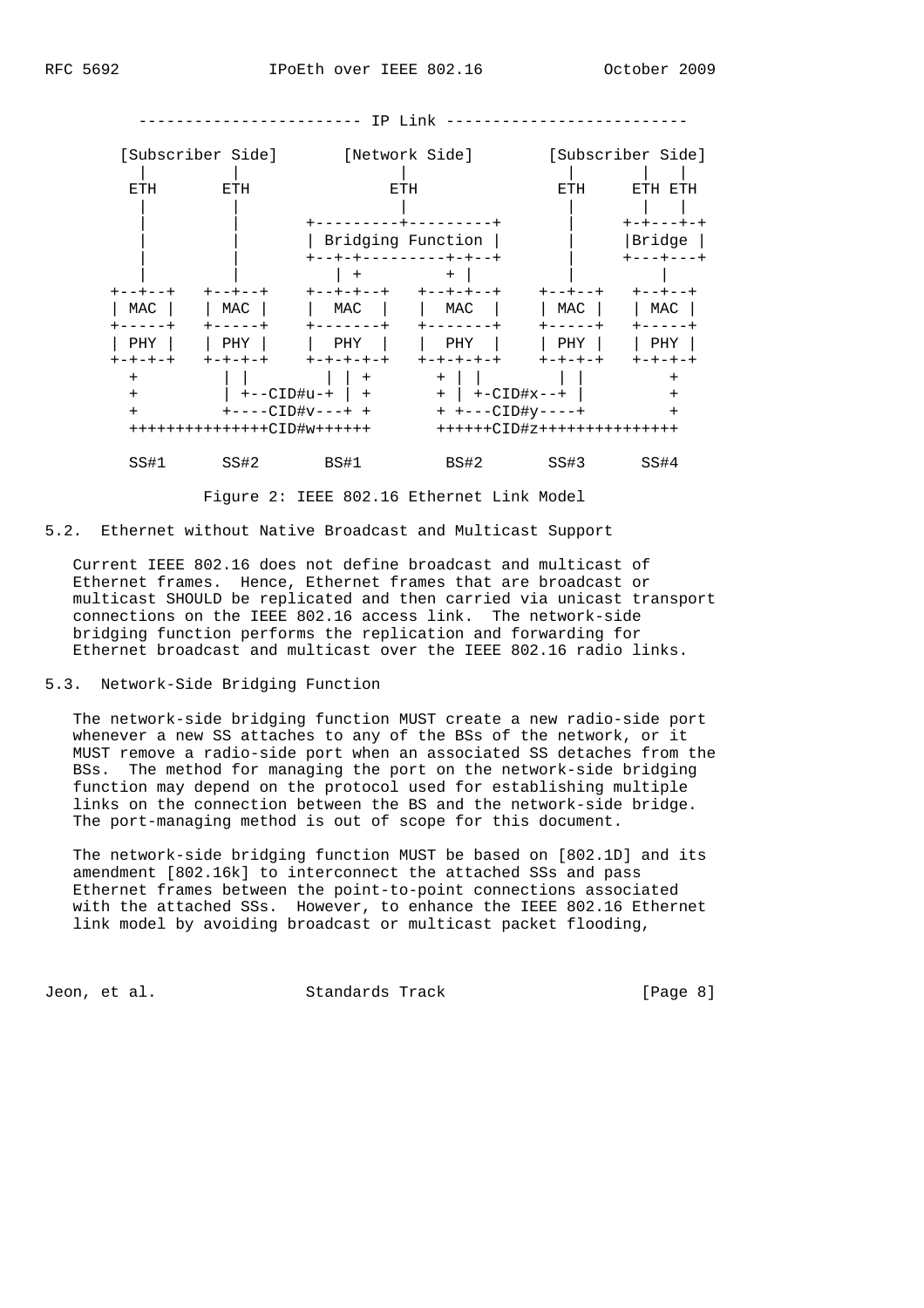additional IP-specific functionalities MAY be provided by the network-side bridging function in addition to the mandatory functions, according to Section 5.1 of [802.1D].

5.4. Segmenting the Ethernet into VLANs

 It is possible to restrict the size and coverage of the broadcast domain by segmenting the Ethernet over IEEE 802.16 into VLANs and grouping subsets of hosts into particular VLANs with each VLAN representing an IP link. Therefore, the network-side bridging function MAY be enabled to support VLANs according to [802.1Q] by assigning and handling the VLAN-IDs on the virtual bridge ports.

 If an SS is directly connected to a subscriber-side bridge supporting VLANs, the port associated with such an SS MAY be enabled as trunk port. On trunk ports, Ethernet frames are forwarded in the [802.1Q] frame format.

- 6. Transmission of IP over Ethernet over IEEE 802.16 Link
- 6.1. Generic IP over Ethernet Network Scenario

 The generic IP over Ethernet network scenario assumes that all hosts are residing on the same link. It enables the hosts to directly communicate with each other without detouring. There can be multiple Access Routers (ARs) on the link, and these may reside both on the subscriber side as well as on the network side, as shown in Figure 3.

Jeon, et al. Standards Track [Page 9]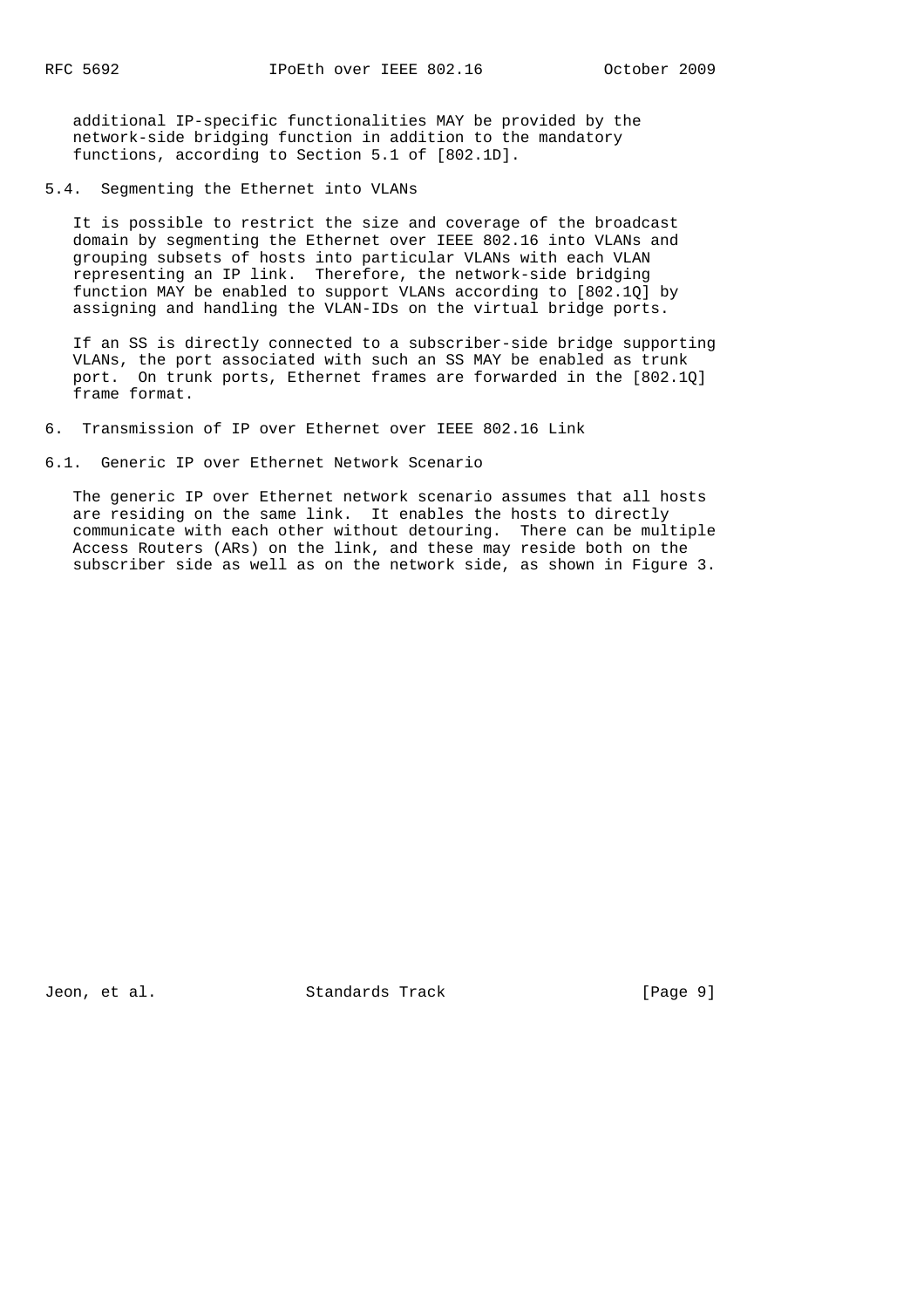

Figure 3: Generic IP over Ethernet Network Scenario Using IEEE 802.16

6.2. Transmission of IP over Ethernet

6.2.1. IPv4-over-Ethernet Packet Transmission

 [RFC0894] defines the transmission of IPv4 packets over Ethernet networks. It contains the specification of the encapsulation of the IPv4 packets into Ethernet frames as well as rules for mapping IP addresses onto Ethernet MAC addresses. Hosts transmitting IPv4 over Ethernet packets over the IEEE 802.16 MUST follow the operations specified in [RFC0894].

6.2.1.1. Address Configuration

 IPv4 addresses can be configured manually or assigned dynamically from Dynamic Host Configuration Protocol for IPv4 (DHCPv4) servers [RFC2131].

6.2.1.2. Address Resolution

 The Address Resolution Protocol (ARP) [RFC0826] MUST be used for finding the destination Ethernet MAC address.

Jeon, et al. Standards Track [Page 10]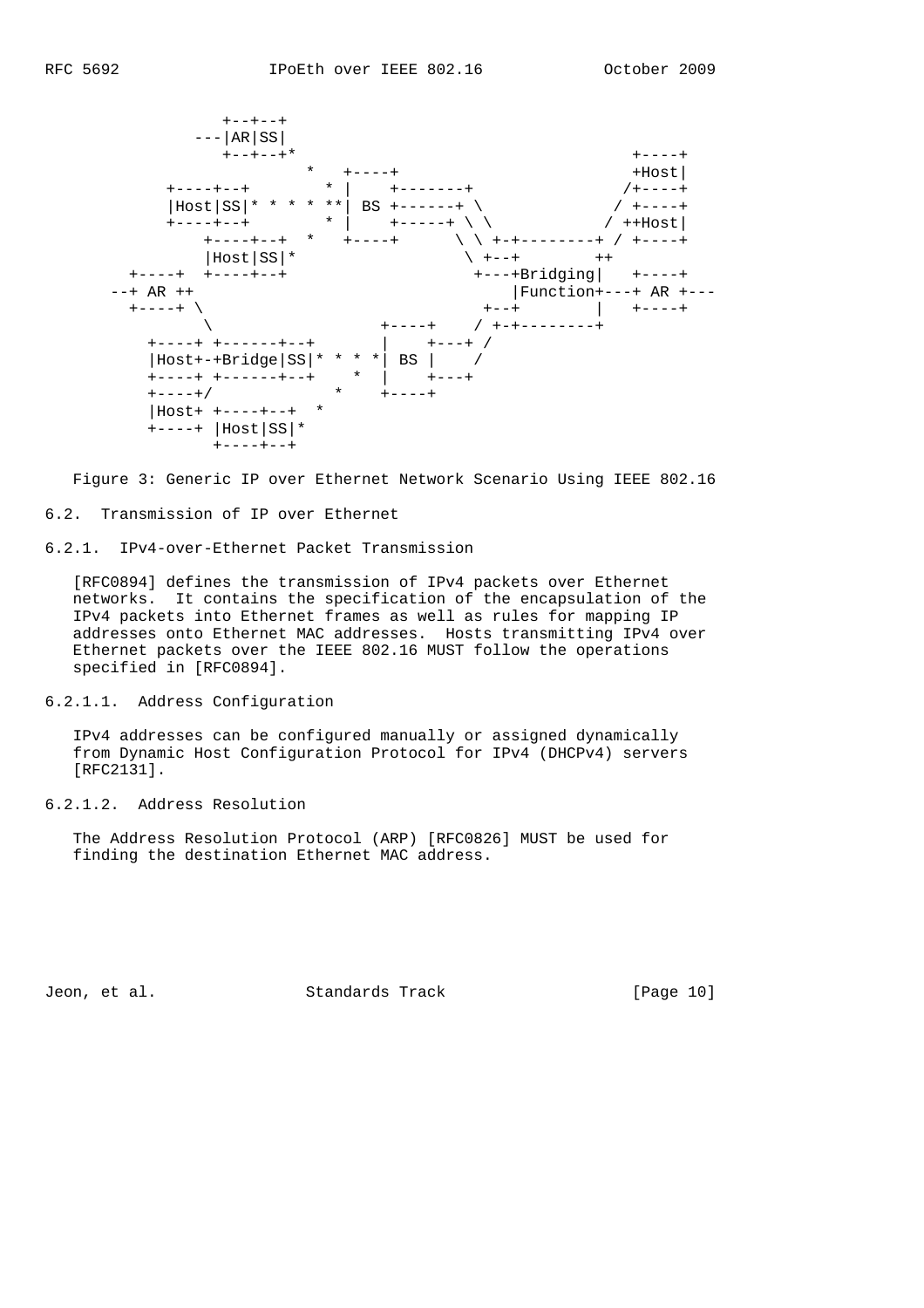## 6.2.2. IPv6-over-Ethernet Packet Transmission

 [RFC2464] defines transmission of IPv6 packets over Ethernet networks, which includes an encapsulation of IPv6 packets into Ethernet frames; that document includes rules for mapping IPv6 addresses to Ethernet addresses (i.e., MAC addresses). Hosts transmitting IPv6-over-Ethernet packets over IEEE 802.16 MUST follow the operations specified in [RFC2464].

### 6.2.2.1. Router Discovery, Prefix Discovery and Parameter Discovery

 Router Discovery, Prefix Discovery, and Parameter Discovery procedures are achieved by receiving Router Advertisement messages. However, periodic Router Advertisement messages can waste radio resource and disturb SSs in dormant mode in IEEE 802.16. Therefore, the AdvDefaultLifetime and MaxRtrAdvInterval SHOULD be overridden with high values specified in Section 8.3 in [RFC5121].

### 6.2.2.2. Address Configuration

 When stateful address autoconfiguration is required, the stateful address configuration according to [RFC3315] MUST be performed. In this case, an AR supports a Dynamic Host Configuration Protocol for IPv6 (DHCPv6) server or relay function.

 When stateless address autoconfiguration is required, the stateless address configuration according to [RFC4862] and [RFC4861] MUST be performed.

#### 6.2.2.3. Address Resolution

 The Neighbor Discovery Protocol (NDP) [RFC4861] MUST be used for determining the destination Ethernet MAC address.

#### 6.2.3. Maximum Transmission Unit

 [RFC2460] mandates 1280 bytes as a minimum Maximum Transmission Unit (MTU) size for the link layer and recommends at least 1500 bytes for IPv6 over Ethernet transmission. [RFC0894] also specifies 1500 bytes as a maximum length of IPv4 over Ethernet. Therefore, the default MTU of IPv6 packets and IPv4 packets on an Ethernet over IEEE 802.16 link MUST be 1500 bytes.

### 6.2.4. Prefix Assignment

 As Ethernet over IEEE 802.16 may only build a part of a larger Ethernet of arbitrary structure, any kind of prefix assignment that is feasible for Ethernet is applicable for Ethernet over IEEE 802.16

Jeon, et al. Standards Track [Page 11]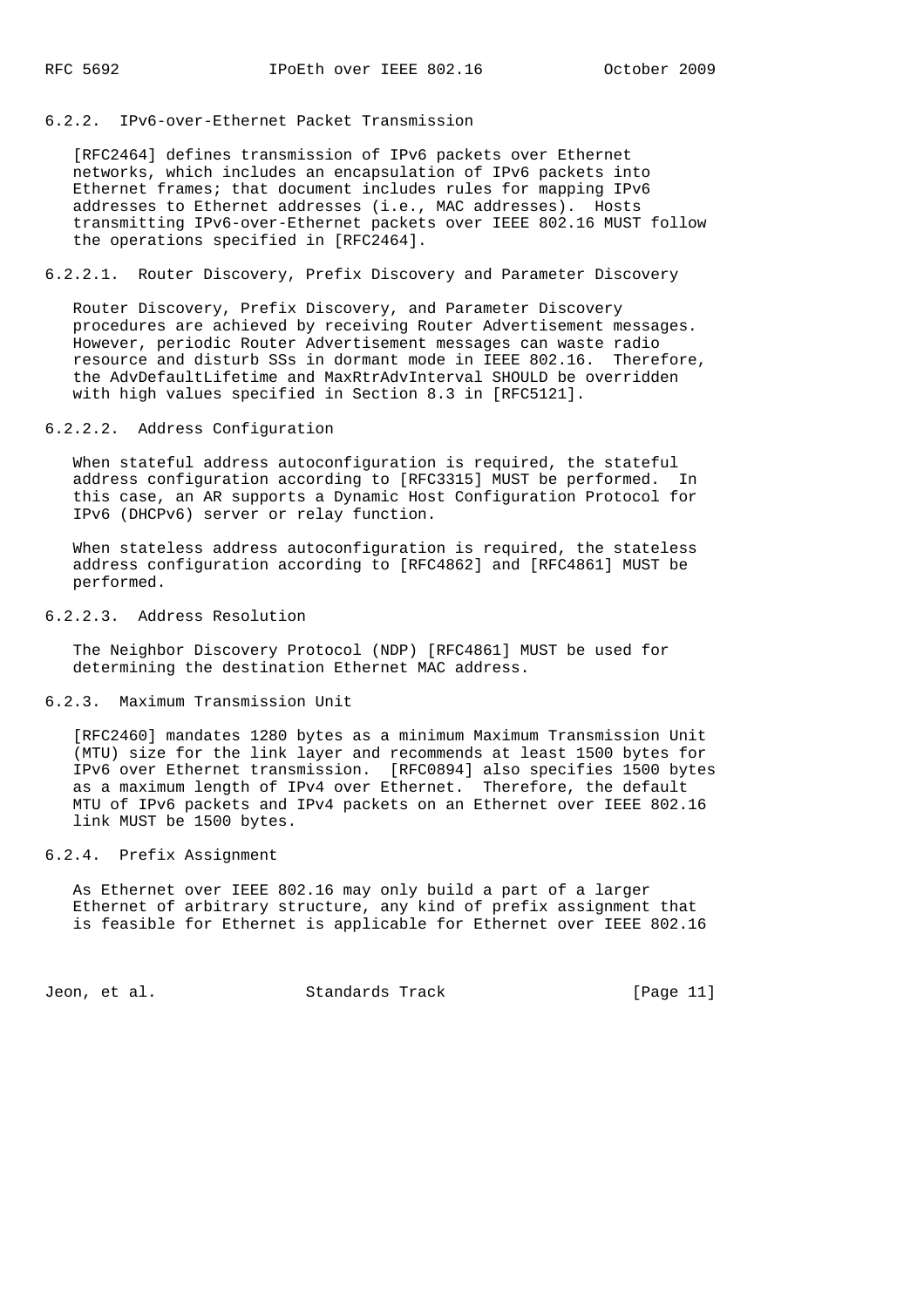as well. The same IPv4 prefix and the same set of IPv6 prefixes MAY be assigned to all hosts attached to the Ethernet over IEEE 802.16 to make best usage of Ethernet behavior. Sharing the prefix means locating all hosts on the same subnetwork.

7. Operational Enhancements for IP over Ethernet over IEEE 802.16

 This section presents operational enhancements in order to improve network performance and radio resource efficiency for transmission of IP packets over Ethernet over IEEE 802.16 networks.

### 7.1. IP Multicast and Broadcast Packet Processing

 All multicast and multicast control messages can be processed in the network-side bridging function, according to [RFC4541]. Broadcasting messages to all radio-side side ports SHOULD be prevented.

 Further information on the prevention of multicasting or broadcasting messages to all radio-side ports is given in the following sections.

### 7.1.1. Multicast Transmission Considerations

 Usually, bridges replicate the IP multicast packets and forward them into all of its available ports except the incoming port. As a result, the IP multicast packets would be transmitted over the air - even to hosts that have not joined the corresponding multicast group. To allow bridges to handle IP multicast more efficiently, the IP multicast membership information should be propagated between bridges.

 In the IEEE 802.16 Ethernet link model in Section 5.1, the network side bridging function can process all multicast data and multicast control messages according to [RFC4541] in order to maintain IP multicast membership states and forward IP multicast data to only ports suitable for the multicast group.

#### 7.1.2. Broadcast Transmission Considerations

 The ordinary bridge floods the IP broadcast packets out of all connected ports except the port on which the packet was received. This behavior is not appropriate with scarce resources and dormant mode hosts in a wireless network such as an access network based on IEEE 802.16.

 The network-side bridging function in the IEEE 802.16 Ethernet link model SHOULD flood all IP broadcast packets except ARP-, DHCPv4-, and Internet Group Management Protocol (IGMP)-related traffic.

Jeon, et al. Standards Track [Page 12]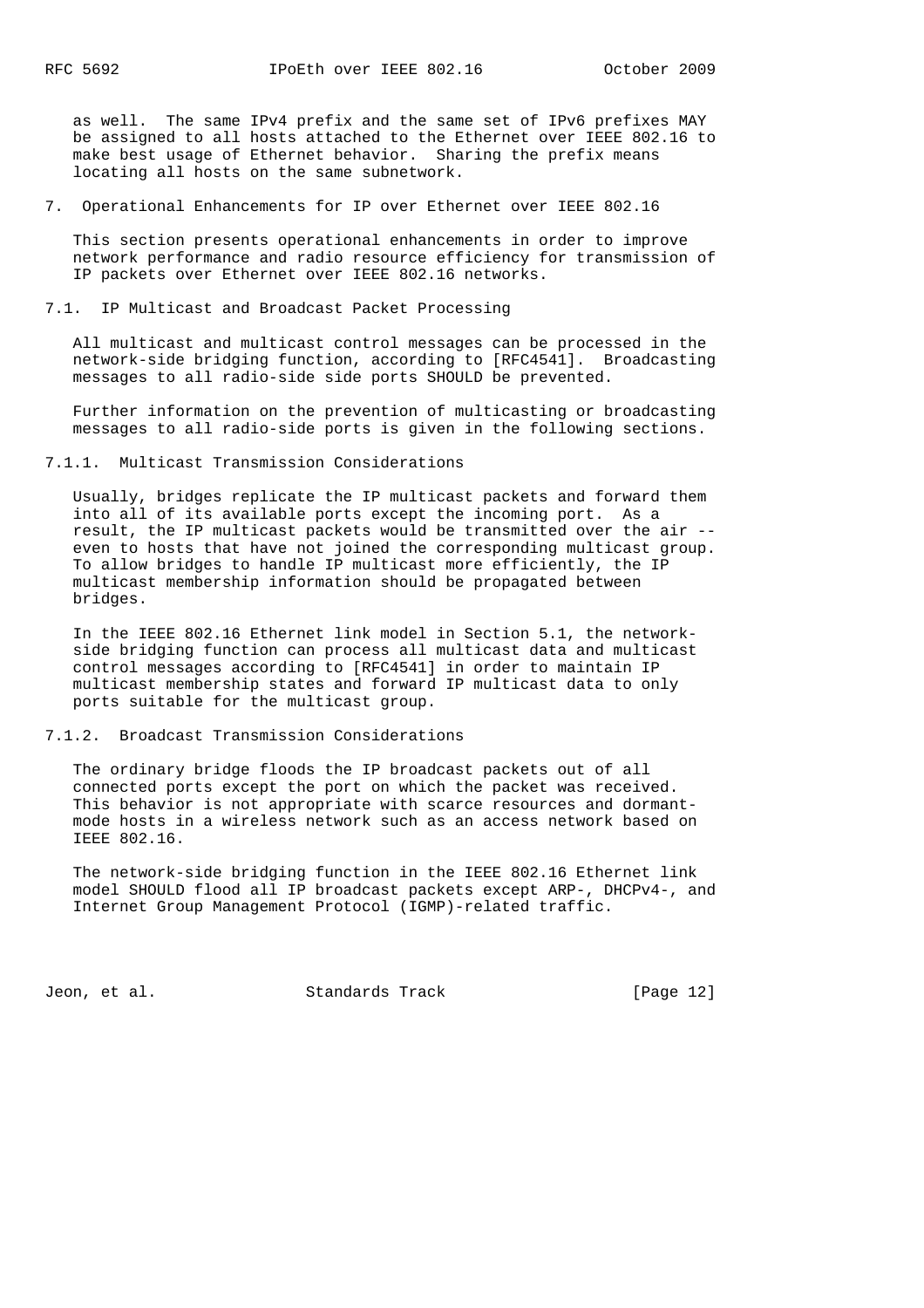IGMP-related broadcast packets can be forwarded according to the [RFC4541]. ARP-related broadcast SHOULD be processed as specified in Section 7.3.

# 7.2. DHCP Considerations

 In the IPv4-over-Ethernet case, DHCPv4 clients may send DHCPDISCOVER and DHCPREQUEST messages with the BROADCAST bit set to request the DHCPv4 server to broadcast its DHCPOFFER and DHCPACK messages. The network-side bridging function SHOULD filter these broadcast DHCPOFFER and DHCPACK messages and forward the broadcast messages only to the host defined by the client hardware address in the chaddr information element.

 Alternatively, the DHCP Relay Agent Information option (option 82) [RFC3046] MAY be used to avoid DHCPv4 broadcast replies. Option 82 consists of two types of sub-options: Circuit ID and Remote ID. The DHCPv4 Relay Agent is usually located on the network-side bridging function as the Layer 2 DHCPv4 Relay Agent. The port number of the network-side bridging function can be used as Circuit ID, and Remote ID may be left unspecified. Note that using option 82 requires DHCPv4 servers that are aware of option 82.

 In the IPv6-over-Ethernet case, DHCPv6 clients use their link-local addresses and the All\_DHCP\_Relay\_Agents\_and\_Servers multicast address to discover and communicate with DHCPv6 servers or Relay Agents on their link. Hence, DHCPv6-related packets are unicasted or multicasted. The network-side bridging function SHOULD handle the DHCPv6-related unicast packets based on [802.1D] and SHOULD transmit the DHCPv6-related multicast packets as specified in Section 7.1.1.

### 7.3. Address Resolution Considerations

 In the IPv4-over-Ethernet case, ARP Requests are usually broadcasted to all hosts on the same link in order to resolve an Ethernet MAC address, which would disturb all hosts on the same link. Proxy ARP provides the function in which a device on the same link as the hosts answers ARP Requests instead of the remote host. When transmitting IPv4 packets over the IEEE 802.16 Ethernet link, the Proxy ARP mechanism is used by the network-side bridging function to avoid broadcasting ARP Requests over the air.

 The network-side bridging function SHOULD maintain an ARP cache large enough to accommodate ARP entries for all its serving SSs. The ARP cache SHOULD be updated by any packets including ARP Requests from SSs in the same way the normal layer-2 bridging device is updating its Filtering Database according to [802.1D].

Jeon, et al. Standards Track [Page 13]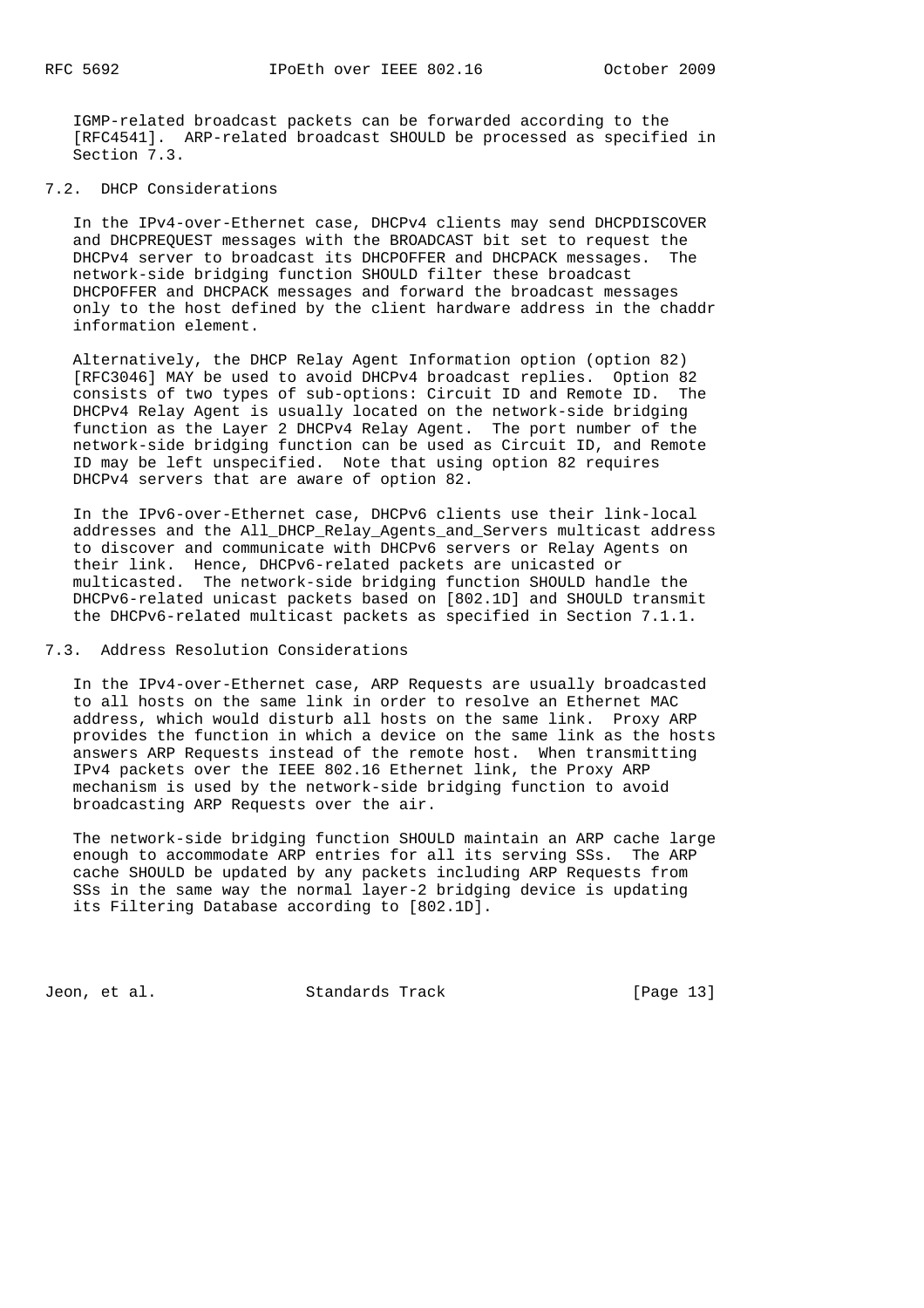Upon receiving an ARP Request from an SS, the network-side bridging function SHOULD unicast an ARP Reply back to the SS with the Ethernet address of the target host, provided that the target address matches an entry in the ARP cache. However, in case of receiving an ARP Request from a host behind a subscriber-side bridge, the network-side bridging function SHOULD discard the request if the target host is also behind the same subscriber-side bridge, i.e., on the same port of the network-side bridge. Otherwise, the ARP Request MAY be flooded. The network-side bridging function SHOULD silently discard any received self-ARP Request.

 In the IPv6-over-Ethernet case, Neighbor Solicitation messages are multicasted to the solicited-node multicast address for the address resolution, including a duplicate address detection. The solicited node multicast address facilitates the efficient querying of hosts without disturbing all hosts on the same link. The network-side bridging function SHOULD transmit the Neighbor Solicitation messages specified in Section 7.1.1.

8. Public Access Recommendations

 In the public access scenario, direct communication between nodes is restricted because of security and accounting issues. Figure 4 depicts the public access scenario.

 In this scenario, the AR is connected to a network-side bridge. The AR MAY perform security filtering, policing, and accounting of all traffic from hosts, e.g., like an NAS (Network Access Server).

 If the AR functions as the NAS, all the traffic from SSs SHOULD be forwarded to the AR, not bridged at the network-side bridging function -- even in the case of traffic between SSs served by the same AR. The bridge SHOULD forward upstream traffic from hosts toward the AR but MUST perform normal bridging operation for downstream traffic from the AR and MUST bridge SEcure Neighbor Discovery (SEND) [RFC3971] messages to allow applicability of security schemes.

 In the IPv4-over-Ethernet case, MAC-Forced Forwarding (MAC-FF) [RFC4562] can be used for the public access network to ensure that traffic from all hosts is always directed to the AR. The MAC-FF is performed in the network-side bridging function; thus, the bridge filters broadcast ARP Requests from all the hosts and responds to the ARP Requests with an Ethernet MAC address of the AR.

 In the IPv6-over-Ethernet case, unique IPv6 prefixes per SS can be assigned because doing so forces all IPv6 packets from SSs to be transferred to the AR and thus results in layer-3 separation between

Jeon, et al. Standards Track [Page 14]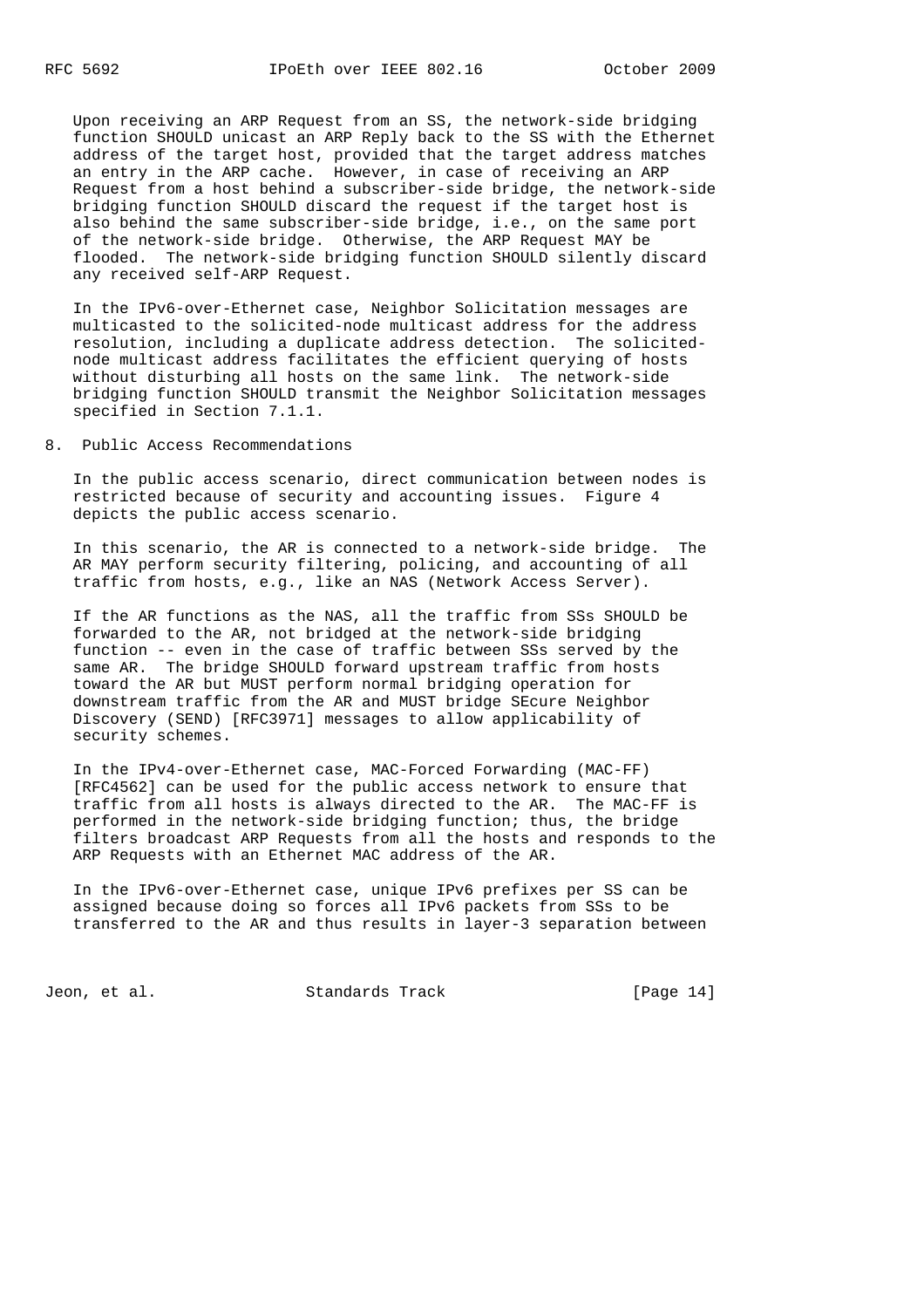SSs. Alternatively, common IPv6 prefixes can be assigned to all SSs served by the same AR in order to exploit the efficient multicast support of Ethernet link in the network side. In this case, a Prefix Information Option (PIO) [RFC4861] carrying the common IPv6 prefixes SHOULD be advertised with the On-link flag (L-Flag) reset so that it is not assumed that the addresses matching the prefixes are available on-link.

The AR should relay packets between SSs within the same AR.



Figure 4: Public Access Network Using IEEE 802.16

9. Security Considerations

 This recommendation does not introduce new vulnerabilities to IPv4 and IPv6 specifications or operations. The security of the IEEE 802.16 air interface between SSs and BS is the subject of [802.16], which provides the capabilities of admission control and ciphering of the traffic carried over the air interface. A Traffic Encryption Key (TEK) is generated by the SS and BS on completion of successful mutual authentication and is used to secure the air interface.

 The IEEE 802.16 Ethernet link model described in Section 5.1 represents a bridged (switched) Ethernet architecture with point-to point links between the SS and its bridge port. Even though the bridged Ethernet model prevents messaging between SSs on the same link without passing through the bridge, it is still vulnerable, e.g., by malicious reconfiguration of the address table of the bridge

Jeon, et al. Standards Track [Page 15]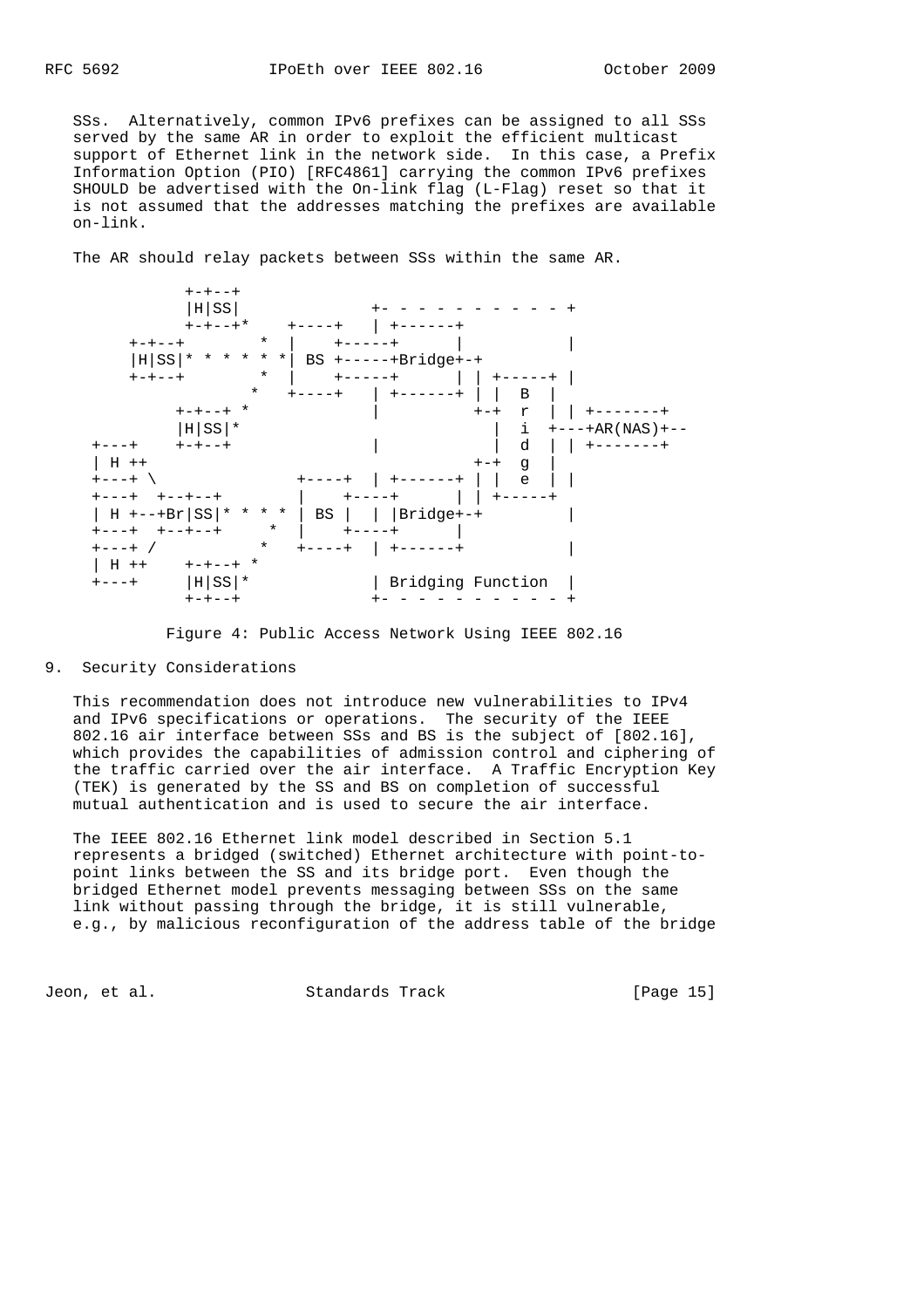in the learning process. This recommendation does not cause new security issues beyond those that are already known for the bridged Ethernet architecture. For example, link security mechanisms according to [802.1AE] can be used on top of this recommendation to resolve the security issues of the bridged Ethernet.

 As the generic IP over Ethernet network using IEEE 802.16 emulates a standard Ethernet link, existing IPv4 and IPv6 security mechanisms over Ethernet can still be used. The public access network using IEEE 802.16 can secure isolation of each of the upstream links between hosts and AR by adopting SEcure Neighbor Discovery (SEND) [RFC3971] for securing neighbor discovery processes.

10. Acknowledgments

 The authors would like to thank David Johnston, Dave Thaler, Jari Arkko, and others for their inputs to this work.

- 11. References
- 11.1. Normative References
	- [802.16] IEEE Std 802.16-2009, "IEEE Standard for Local and metropolitan area networks, Part 16: Air Interface for Fixed Broadband Wireless Access Systems", May 2009.
	- [802.16k] IEEE Std 802.16k-2007, "IEEE Standard for Local and metropolitan area networks, Media Access Control (MAC) Bridges, Amendment 5: Bridging of IEEE 802.16", March 2007.
	- [802.1D] IEEE Std 802.1D-2004, "IEEE Standard for Local and metropolitan area networks, Media Access Control (MAC) Bridges", June 2004.
	- [802.1Q] IEEE Std 802.1Q-2005, "IEEE Standard for Local and metropolitan area networks, Virtual Bridged Local Area Networks", May 2005.
	- [RFC0826] Plummer, D., "Ethernet Address Resolution Protocol: Or converting network protocol addresses to 48.bit Ethernet address for transmission on Ethernet hardware", STD 37, RFC 826, November 1982.
	- [RFC0894] Hornig, C., "Standard for the transmission of IP datagrams over Ethernet networks", STD 41, RFC 894, April 1984.

Jeon, et al. Standards Track [Page 16]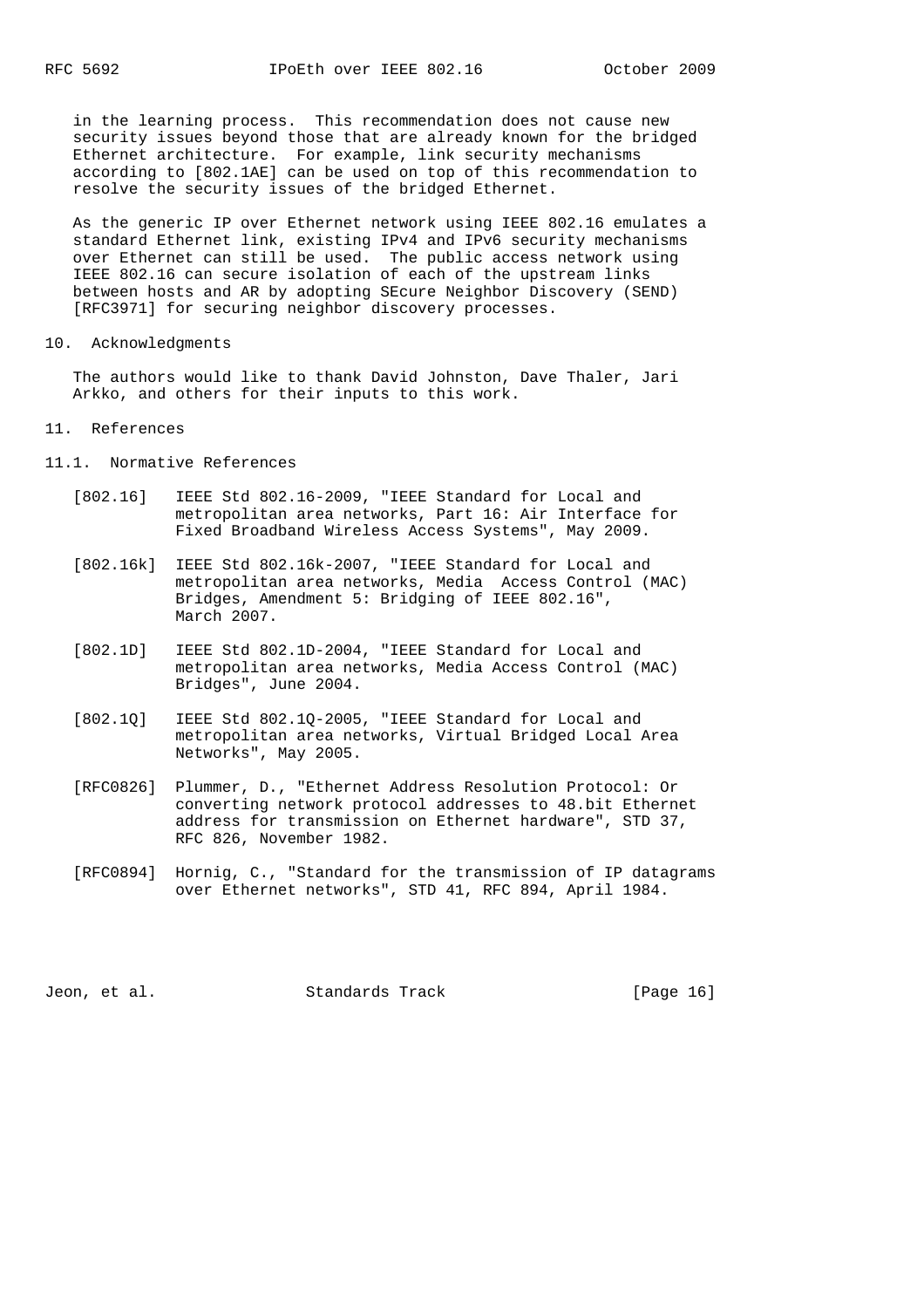- [RFC2119] Bradner, S., "Key words for use in RFCs to Indicate Requirement Levels", BCP 14, RFC 2119, March 1997.
- [RFC2131] Droms, R., "Dynamic Host Configuration Protocol", RFC 2131, March 1997.
- [RFC2460] Deering, S. and R. Hinden, "Internet Protocol, Version 6 (IPv6) Specification", RFC 2460, December 1998.
- [RFC2464] Crawford, M., "Transmission of IPv6 Packets over Ethernet Networks", RFC 2464, December 1998.
- [RFC3315] Droms, R., Bound, J., Volz, B., Lemon, T., Perkins, C., and M. Carney, "Dynamic Host Configuration Protocol for IPv6 (DHCPv6)", RFC 3315, July 2003.
- [RFC4861] Narten, T., Nordmark, E., Simpson, W., and H. Soliman, "Neighbor Discovery for IP version 6 (IPv6)", RFC 4861, September 2007.
- [RFC4862] Thomson, S., Narten, T., and T. Jinmei, "IPv6 Stateless Address Autoconfiguration", RFC 4862, September 2007.
- [RFC5121] Patil, B., Xia, F., Sarikaya, B., Choi, JH., and S. Madanapalli, "Transmission of IPv6 via the IPv6 Convergence Sublayer over IEEE 802.16 Networks", RFC 5121, February 2008.
- 11.2. Informative References
	- [802.1AE] IEEE Std 802.1AE-2006, "IEEE Standard for Local and metropolitan area networks Media Access Control (MAC) Security", August 2006.
	- [RFC3046] Patrick, M., "DHCP Relay Agent Information Option", RFC 3046, January 2001.
	- [RFC3971] Arkko, J., Kempf, J., Zill, B., and P. Nikander, "SEcure Neighbor Discovery (SEND)", RFC 3971, March 2005.
	- [RFC4541] Christensen, M., Kimball, K., and F. Solensky, "Considerations for Internet Group Management Protocol (IGMP) and Multicast Listener Discovery (MLD) Snooping Switches", RFC 4541, May 2006.
	- [RFC4562] Melsen, T. and S. Blake, "MAC-Forced Forwarding: A Method for Subscriber Separation on an Ethernet Access Network", RFC 4562, June 2006.

Jeon, et al. Standards Track [Page 17]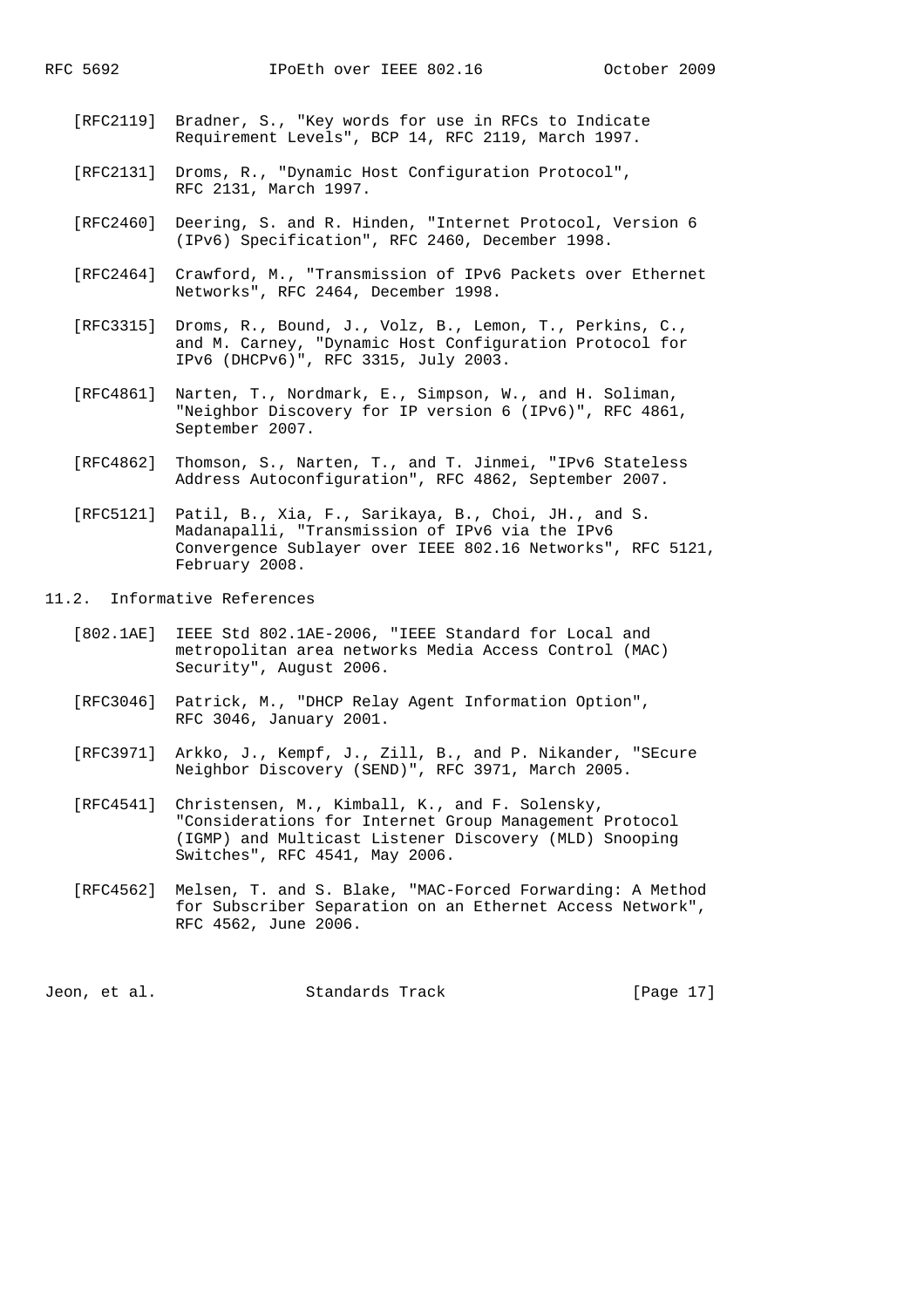[RFC5154] Jee, J., Madanapalli, S., and J. Mandin, "IP over IEEE 802.16 Problem Statement and Goals", RFC 5154, April 2008.

Jeon, et al. Standards Track [Page 18]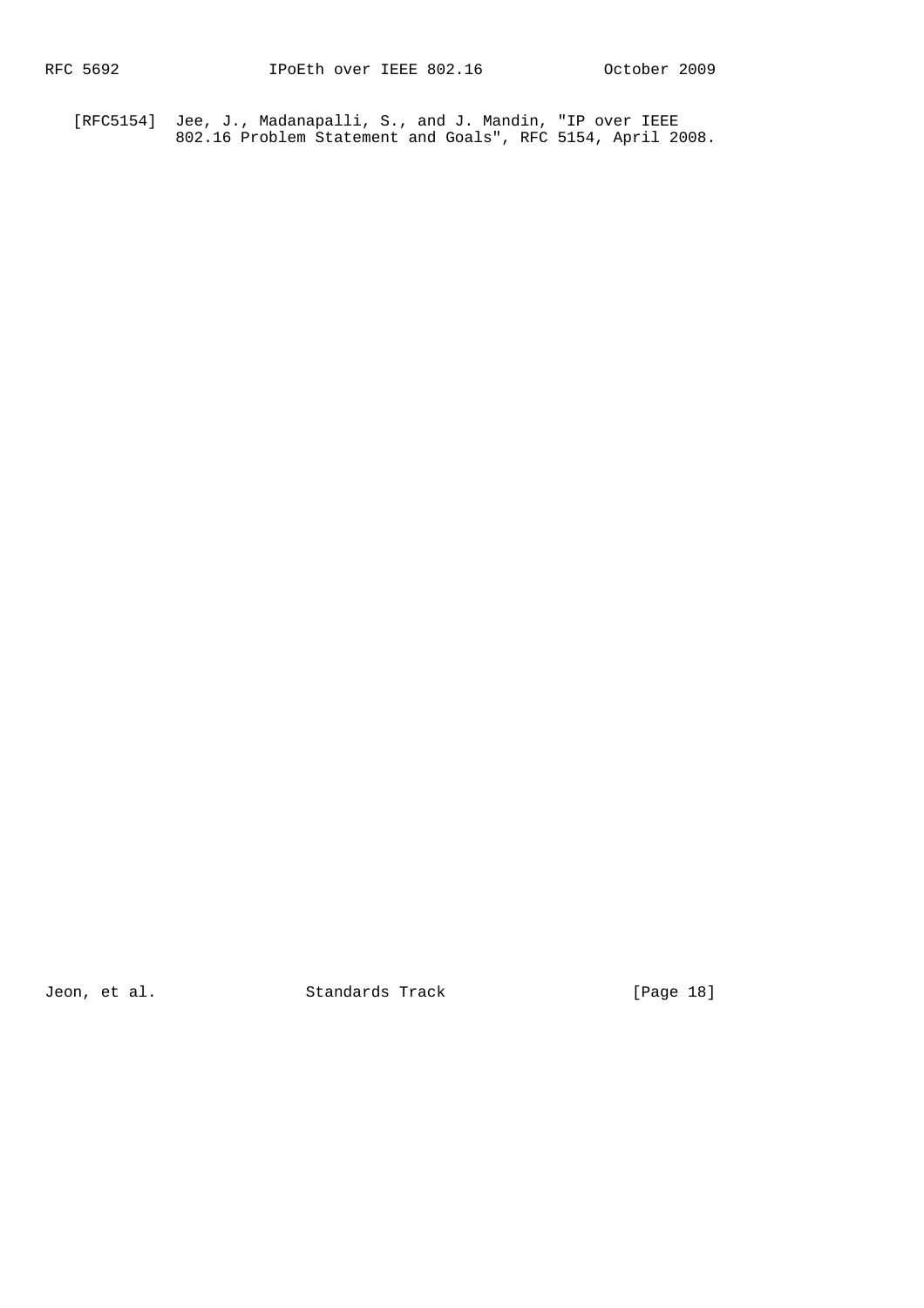Appendix A. Multicast CID Deployment Considerations

 Multicast CIDs are a highly efficient means to distribute the same information concurrently to multiple SSs under the same BS. However, the deployment of multicast CIDs for multicast or broadcast data services suffers from the following drawbacks.

 A drawback of multicast CIDs for Ethernet over IEEE 802.16 is the unidirectional nature of multicast CIDs. While it is possible to multicast information downstream to a number of SSs in parallel, there are no upstream multicast connections. In the upstream direction, unicast CIDs have to be used for sending multicast messages over the air to the BS, requiring a special multicast forwarding function for sending the information back to the other SSs on a multicast CID. While similar in nature to a bridging function, there is no appropriate forwarding model available. [802.1D] cannot take advantage of the multicast CIDs because it relies on unicast connections or bidirectional broadcast connections.

 A further drawback of deploying multicast CIDs for distributing broadcast control messages, like ARP Requests, is the inability to prevent the waking up of dormant-mode SSs by messages not aimed for them. Whenever a message is sent over a multicast CID, all associated stations have to power up and receive and process the message. While this behavior is desirable for multicast and broadcast traffic, it is harmful for link-layer broadcast control messages aimed for a single SS, like an ARP Request. All other SSs are wasting scarce battery power for receiving, decoding, and discarding the message. Low power consumption is an extremely important aspect in a wireless communication.

 Furthermore, it should be kept in mind that multicast CIDs are only efficient for a large number of subscribed SSs in a cell. Due to incompatibility with advanced radio-layer algorithms based on feedback information from the receiver side, multicast connections require much more radio resources for transferring the same information as unicast connections.

Appendix B. Centralized vs. Distributed Bridging

 This specification introduces a network-side bridging function, which can be realized either by a centralized device or by multiple interconnected bridges in a distributed manner. One common implementation of the distributed model is the scenario where a bridge is directly attached to the BS, such that the interface between BS and bridging function becomes a software interface within the operation system of the BS/bridge device.

Jeon, et al. Standards Track [Page 19]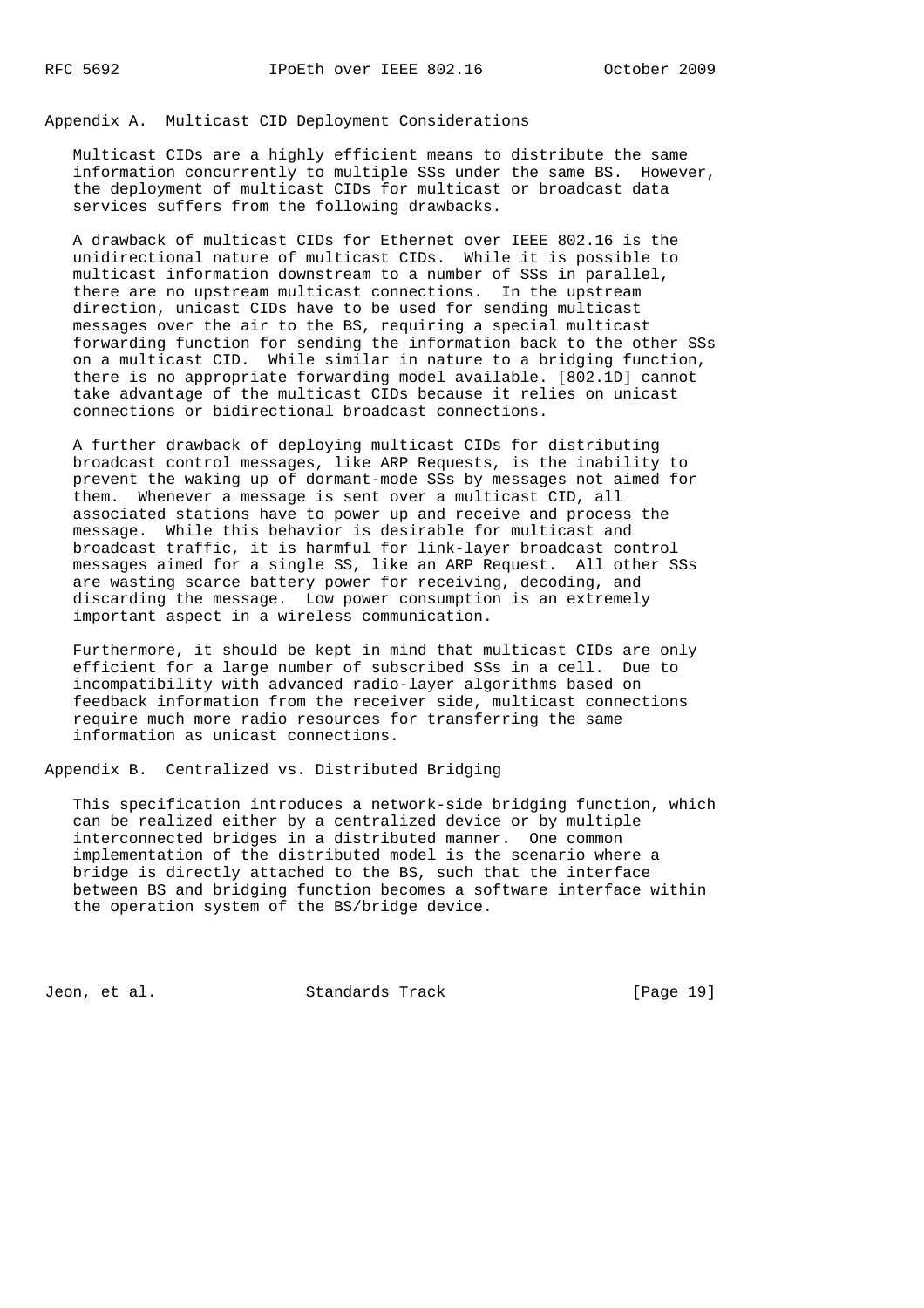The operational enhancements described in Section 7 of this document are based on the availability of additional information about all the hosts attached to the Ethernet. Flooding all ports of the bridge can be avoided when a priori information is available to determine the port to which an Ethernet frame has to be delivered.

 Best performance can be reached by a centralized database containing all information about the hosts attached to the Ethernet. A centralized database can be established by either a centralized bridge device or a hierarchical bridging structure with dedicated uplink and downlink ports like in the public access case, where the uppermost bridge is able to retrieve and maintain all the information.

 As the generic case of the IP over Ethernet over IEEE 802.16 link model does not make any assumptions about the location of the AR (an AR may eventually be attached to an SS), a centralized bridging system is recommended for the generic case. In the centralized system, every connection over the air of a link should be attached to a single centralized bridge.

 A distributed bridging model is appropriate, in particular, for the public access mode, where Ethernet frames, which do not have entries in the bridge behind the BS, are sent upstream until finally reaching a bridge that has an entry for the destination MAC address.

Jeon, et al. Standards Track [Page 20]